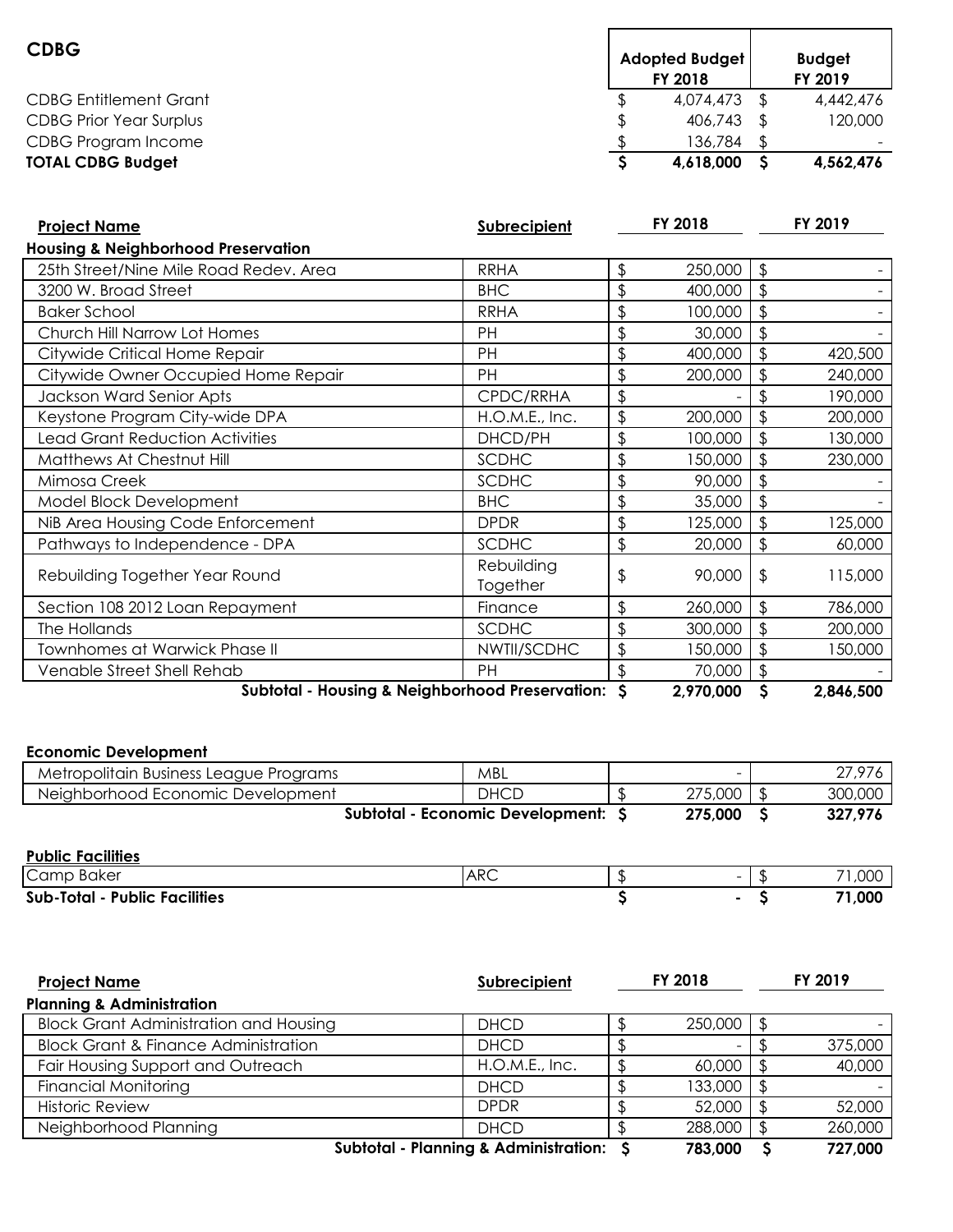## **CDBG, continued**

## **Public Services**

| Lead safe and Healthy Homes Outreach Support | <b>RHD</b>                     | 100,000   | 110,000   |
|----------------------------------------------|--------------------------------|-----------|-----------|
| Housing Code Enforcement & Counseling        | <b>RDSS</b>                    | 90,000    | 90,000    |
| Housing Information & Counseling             | H.O.M.E., Inc.                 | 175,000   | 200,000   |
| Pathways to Independence - PS                | <b>SCDHC</b>                   | 20,000    | 20,000    |
| Positive Paths                               | Trinity                        | 25,000    |           |
| Residential Support for Homeless Families    | <b>RBHA</b>                    | 100,000   | 90,000    |
| River City Roots: Urban Horticulture         | Enrichmond                     | 30,000    | 30,000    |
| Youth Build in Community                     | <b>SCDHC</b>                   | 50,000    | 50,000    |
|                                              | Subtotal - Public Services: \$ | 590,000   | 590,000   |
|                                              | <b>TOTAL CDBG BUDGET: \$</b>   | 4,618,000 | 4,562,476 |

| <b>HOME</b>                             |                           |               | <b>Adopted Budget</b><br>FY 2018 |                         | <b>Budget</b><br>FY 2019 |
|-----------------------------------------|---------------------------|---------------|----------------------------------|-------------------------|--------------------------|
| <b>HOME Entitlement Grant</b>           |                           | \$            | 1,036,354                        | $\sqrt[6]{\frac{1}{2}}$ | 1,500,301                |
| <b>HOME Prior Year Program Surplus</b>  |                           |               | 133,387                          | \$                      |                          |
| Rental Rehab Program Income             |                           |               | 66,613                           | \$                      |                          |
| <b>TOTAL HOME Budget</b>                |                           | \$            | 1,236,354                        | $\mathsf{S}$            | 1,500,301                |
| <b>Project Name</b>                     | <b>Subrecipient</b>       |               | FY 2018                          |                         | FY 2019                  |
| <b>Blackwell NIB - BHC</b>              | <b>BHC</b>                | \$            |                                  | $\sqrt[6]{\frac{1}{2}}$ | 250,000                  |
| Carver Affordable Homeownership         | PH                        | \$            | 315,000                          | $\frac{1}{2}$           |                          |
| Community Housing Empowerment NiB DPA   | H.O.M.E., Inc.            | \$            | 140,400                          | $\sqrt[6]{\frac{1}{2}}$ | 300,000                  |
| Fair Housing Support and Outreach       | H.O.M.E., Inc.            | \$            | 14,040                           | \$                      |                          |
| <b>HOME Program Administration</b>      | <b>DHCD</b>               | \$            | 79,236                           | $\frac{1}{2}$           | 80,000                   |
| Matthews At Chestnut Hill               | <b>SCDHC</b>              | \$            |                                  | \$                      | 200,000                  |
| Model Block Development                 | <b>BHC</b>                | \$            | 84,240                           | $\frac{1}{2}$           |                          |
| <b>Revitalizing Blighted Properties</b> | Habitat                   | \$            | 168,480                          | \$                      | 150,000                  |
| Rose Corridor Affordable Housing        | PH                        | \$            | 126,360                          | \$                      |                          |
| Rose Corridor Development               | <b>BHC</b>                | $\frac{1}{2}$ | 168,480                          | $\frac{1}{2}$           |                          |
| Southern Barton Heights NIB-PH          | PH                        | $\frac{1}{2}$ |                                  | \$                      | 200,000                  |
| <b>SBH Gateway Revitalization</b>       | PH                        | \$            |                                  | \$                      | 135,000                  |
| St. Luke Project                        | <b>SLB</b>                | \$            | 93,600                           | $\frac{1}{2}$           |                          |
| The Hollands                            | <b>SCDHC</b>              | \$            | 46,518                           | $\frac{1}{2}$           | 185,301                  |
|                                         | <b>TOTAL HOME BUDGET:</b> | S             | 1,236,354                        | \$                      | 1,500,301                |